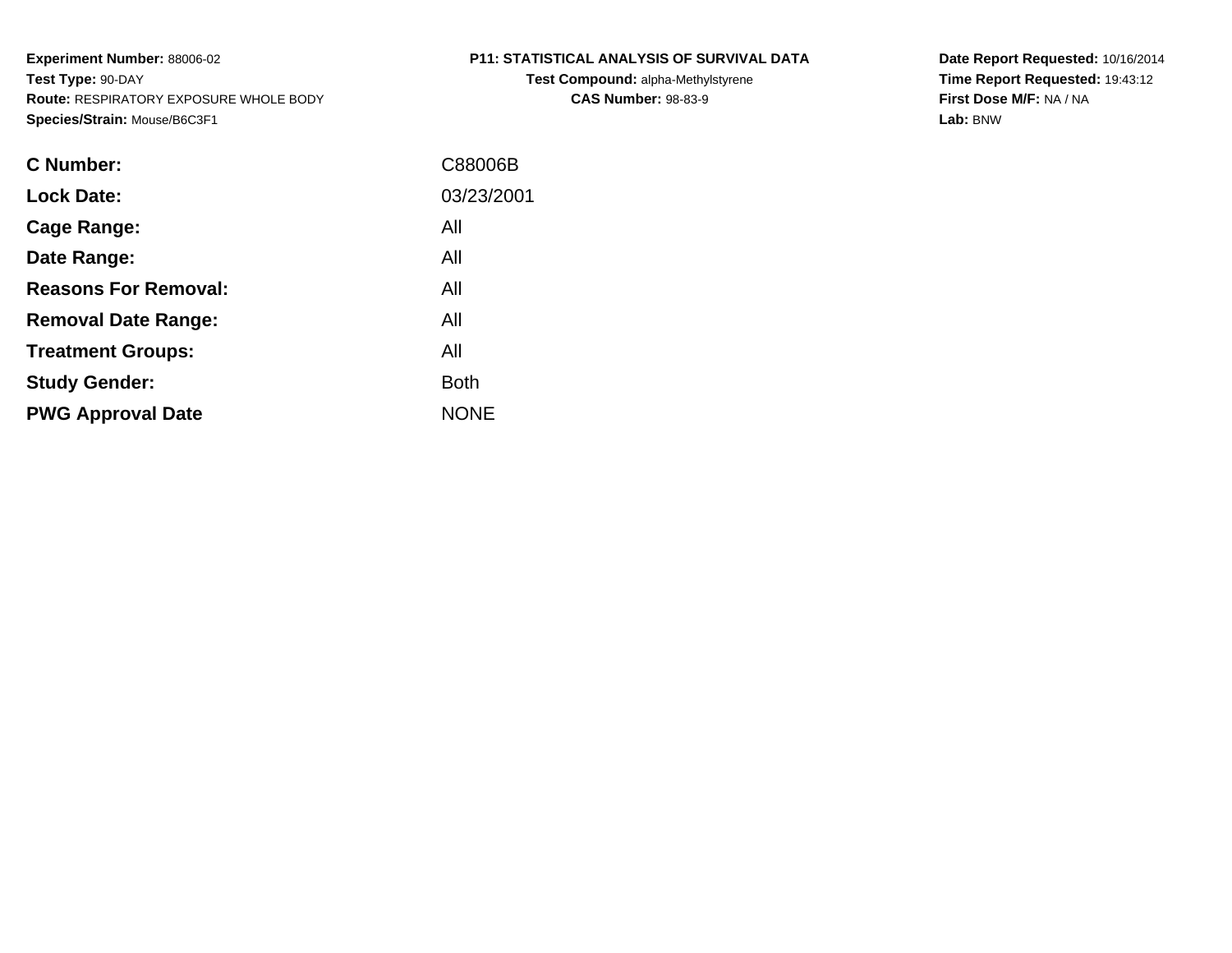# **P11: STATISTICAL ANALYSIS OF SURVIVAL DATA**

**Test Compound:** alpha-Methylstyrene**CAS Number:** 98-83-9

**Date Report Requested:** 10/16/2014**Time Report Requested:** 19:43:12**First Dose M/F:** NA / NA**Lab:** BNW

# **Male MOUSEFIRST TERMINAL SACRIFICE AT 95 DAYS**

|                              |                     | <b>INDIVIDUAL SURVIVAL TIMES (DAYS)</b> |                    |
|------------------------------|---------------------|-----------------------------------------|--------------------|
| <b>DOSE = CONTROL</b>        |                     |                                         |                    |
| TOTAL 10                     | UNCENSORED DEATHS 0 | CENSORED DEATHS 0                       | <b>TERMINAL 10</b> |
| <b>UNCENSORED DEATH DAYS</b> |                     |                                         |                    |
| none                         |                     |                                         |                    |
| <b>CENSORED DEATH DAYS</b>   |                     |                                         |                    |
| none                         |                     |                                         |                    |
| $DOSE = 75$ PPM              |                     |                                         |                    |
| <b>TOTAL 10</b>              | UNCENSORED DEATHS 0 | <b>CENSORED DEATHS 0</b>                | <b>TERMINAL 10</b> |
| <b>UNCENSORED DEATH DAYS</b> |                     |                                         |                    |
| none                         |                     |                                         |                    |
| <b>CENSORED DEATH DAYS</b>   |                     |                                         |                    |
| none                         |                     |                                         |                    |
| $DOSE = 150$ PPM             |                     |                                         |                    |
| TOTAL 10                     | UNCENSORED DEATHS 0 | <b>CENSORED DEATHS 0</b>                | <b>TERMINAL 10</b> |
| <b>UNCENSORED DEATH DAYS</b> |                     |                                         |                    |
| none                         |                     |                                         |                    |
| <b>CENSORED DEATH DAYS</b>   |                     |                                         |                    |
| none                         |                     |                                         |                    |
| $DOSE = 300$ PPM             |                     |                                         |                    |
| <b>TOTAL 10</b>              | UNCENSORED DEATHS 0 | CENSORED DEATHS 0                       | <b>TERMINAL 10</b> |
| UNCENSORED DEATH DAYS        |                     |                                         |                    |
| none                         |                     |                                         |                    |
| <b>CENSORED DEATH DAYS</b>   |                     |                                         |                    |
| none                         |                     |                                         |                    |

(A) FIRST TERMINAL SACRIFICE

(B) THE FIRST ENTRY IS THE TREND TEST (TARONE, 1975) RESULT. SUBSEQUENT ENTRIES ARE THE RESULTS OF PAIRWISE TESTS (COX, 1972). NEGATIVE TRENDS ARE INDICATED BY "N".

(C) MEAN OF ALL UNCENSORED DEATHS PRIOR TO TERMINAL SACRIFICE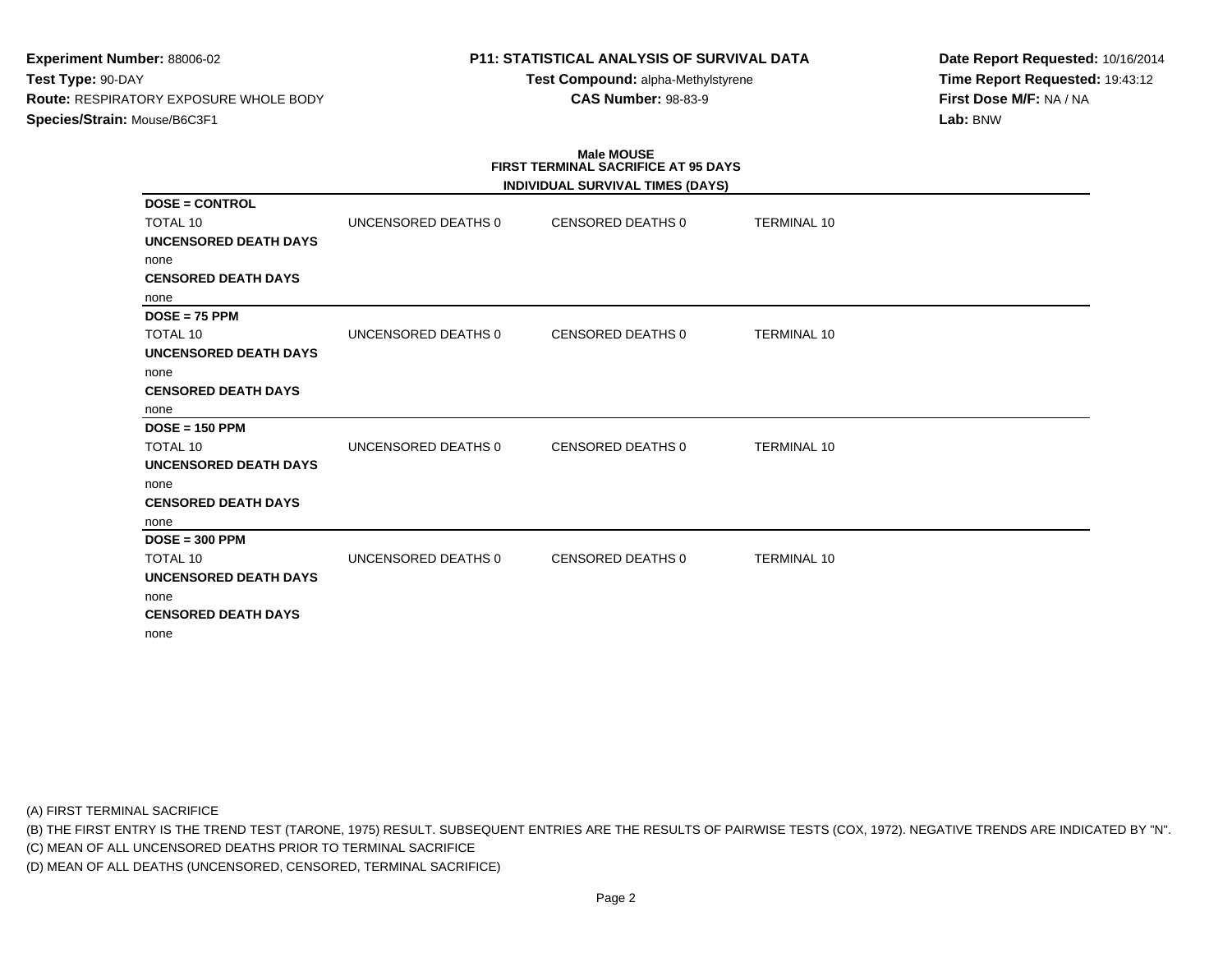# **P11: STATISTICAL ANALYSIS OF SURVIVAL DATA**

**Test Compound:** alpha-Methylstyrene**CAS Number:** 98-83-9

**Date Report Requested:** 10/16/2014**Time Report Requested:** 19:43:12**First Dose M/F:** NA / NA**Lab:** BNW

### **Male MOUSE FIRST TERMINAL SACRIFICE AT 95 DAYSINDIVIDUAL SURVIVAL TIMES (DAYS)**

| $DOSE = 600$ PPM           |                     |                   |                    |
|----------------------------|---------------------|-------------------|--------------------|
| TOTAL 10                   | UNCENSORED DEATHS 0 | CENSORED DEATHS 0 | TERMINAL 10        |
| UNCENSORED DEATH DAYS      |                     |                   |                    |
| none                       |                     |                   |                    |
| <b>CENSORED DEATH DAYS</b> |                     |                   |                    |
| none                       |                     |                   |                    |
| $DOSE = 1000$ PPM          |                     |                   |                    |
| TOTAL 10                   | UNCENSORED DEATHS 0 | CENSORED DEATHS 0 | <b>TERMINAL 10</b> |
| UNCENSORED DEATH DAYS      |                     |                   |                    |
| none                       |                     |                   |                    |
| <b>CENSORED DEATH DAYS</b> |                     |                   |                    |
| none                       |                     |                   |                    |

(A) FIRST TERMINAL SACRIFICE

(B) THE FIRST ENTRY IS THE TREND TEST (TARONE, 1975) RESULT. SUBSEQUENT ENTRIES ARE THE RESULTS OF PAIRWISE TESTS (COX, 1972). NEGATIVE TRENDS ARE INDICATED BY "N".

(C) MEAN OF ALL UNCENSORED DEATHS PRIOR TO TERMINAL SACRIFICE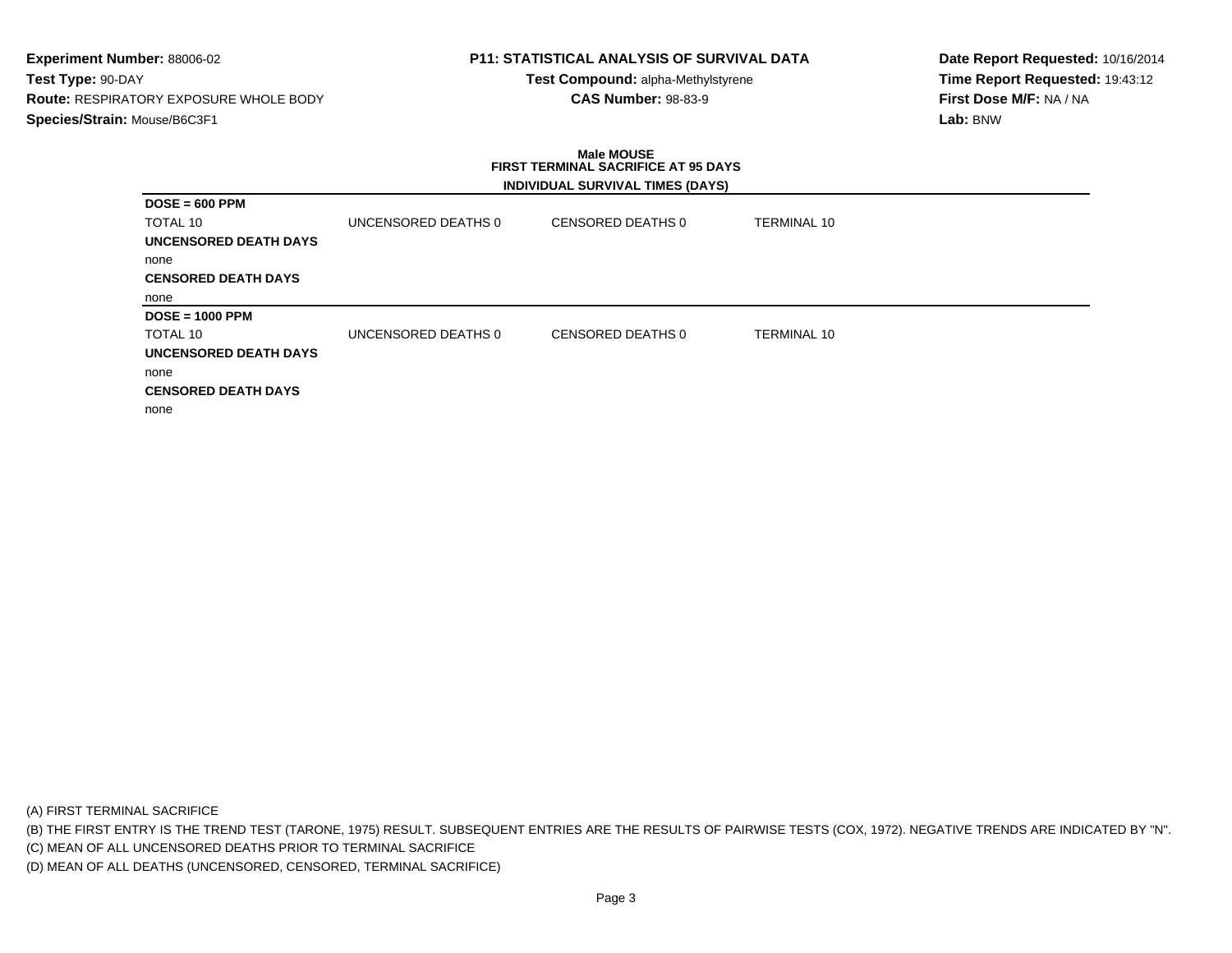## **P11: STATISTICAL ANALYSIS OF SURVIVAL DATA**

**Test Compound:** alpha-Methylstyrene**CAS Number:** 98-83-9

**Date Report Requested:** 10/16/2014**Time Report Requested:** 19:43:12**First Dose M/F:** NA / NA**Lab:** BNW

### **Male MOUSEFIRST TERMINAL SACRIFICE AT 95 DAYS**

## **KAPLAN-MEIER SURVIVAL PROBABILITY ESTIMATES (%)**

| 90<br>10<br>60<br>95(A)<br>20<br>30<br>70<br>80<br>50<br>40<br>100.0<br>100.0<br>100.0<br>100.0<br>100.0<br>100.0<br>100.0<br>100.0<br>100.0<br>100.0<br>100.0<br>100.0<br>100.0<br>100.0<br>100.0<br>100.0<br>100.0<br>100.0<br>100.0<br>100.0<br>100.0<br>100.0<br>100.0<br>100.0<br>100.0<br>100.0<br>100.0<br>100.0<br>100.0<br>100.0<br>100.0<br>100.0<br>100.0<br>100.0<br>100.0<br>100.0<br>100.0<br>100.0<br>100.0<br>100.0<br>100.0<br>100.0<br>100.0<br>100.0<br>100.0<br>100.0<br>100.0<br>100.0<br>100.0<br>100.0<br>100.0<br>100.0<br>100.0<br>100.0<br>100.0<br>100.0<br>100.0<br>100.0<br>100.0<br>100.0 | <b>DOSE</b>    |  |  | TIME (DAYS) |  |  |
|-------------------------------------------------------------------------------------------------------------------------------------------------------------------------------------------------------------------------------------------------------------------------------------------------------------------------------------------------------------------------------------------------------------------------------------------------------------------------------------------------------------------------------------------------------------------------------------------------------------------------|----------------|--|--|-------------|--|--|
|                                                                                                                                                                                                                                                                                                                                                                                                                                                                                                                                                                                                                         |                |  |  |             |  |  |
| <b>75 PPM</b><br><b>150 PPM</b><br><b>300 PPM</b><br>600 PPM<br><b>1000 PPM</b>                                                                                                                                                                                                                                                                                                                                                                                                                                                                                                                                         | <b>CONTROL</b> |  |  |             |  |  |
|                                                                                                                                                                                                                                                                                                                                                                                                                                                                                                                                                                                                                         |                |  |  |             |  |  |
|                                                                                                                                                                                                                                                                                                                                                                                                                                                                                                                                                                                                                         |                |  |  |             |  |  |
|                                                                                                                                                                                                                                                                                                                                                                                                                                                                                                                                                                                                                         |                |  |  |             |  |  |
|                                                                                                                                                                                                                                                                                                                                                                                                                                                                                                                                                                                                                         |                |  |  |             |  |  |
|                                                                                                                                                                                                                                                                                                                                                                                                                                                                                                                                                                                                                         |                |  |  |             |  |  |

(A) FIRST TERMINAL SACRIFICE

(B) THE FIRST ENTRY IS THE TREND TEST (TARONE, 1975) RESULT. SUBSEQUENT ENTRIES ARE THE RESULTS OF PAIRWISE TESTS (COX, 1972). NEGATIVE TRENDS ARE INDICATED BY "N".

(C) MEAN OF ALL UNCENSORED DEATHS PRIOR TO TERMINAL SACRIFICE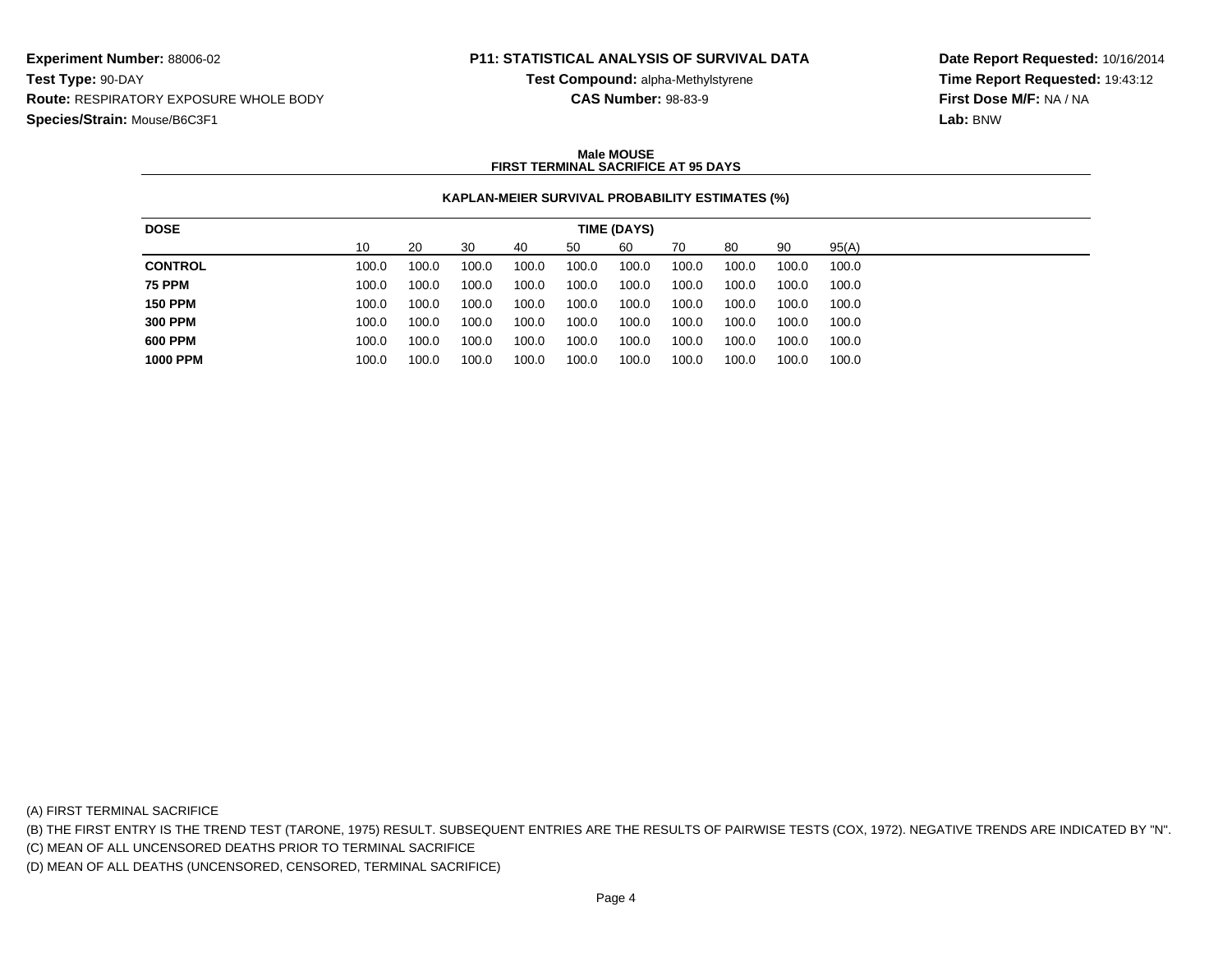# **P11: STATISTICAL ANALYSIS OF SURVIVAL DATA**

**Test Compound:** alpha-Methylstyrene**CAS Number:** 98-83-9

**Date Report Requested:** 10/16/2014**Time Report Requested:** 19:43:12**First Dose M/F:** NA / NA**Lab:** BNW

### **Male MOUSEFIRST TERMINAL SACRIFICE AT 95 DAYS**

## **SURVIVAL SUMMARY STATISTICS**

| <b>DOSE</b>                           | <b>CONTROL</b>         | <b>75 PPM</b>          | <b>150 PPM</b> | <b>300 PPM</b>     |  |
|---------------------------------------|------------------------|------------------------|----------------|--------------------|--|
| SURVIVAL AT END OF STUDY              | 100.0%                 | 100.0%                 | 100.0%         | 100.0%             |  |
| (KAPLAN-MEIER)                        |                        |                        |                |                    |  |
| <b>SIGNIFICANCE (B)</b>               | $\cdots \cdots \cdots$ | $\cdots \cdots \cdots$ | -----          | -----              |  |
| (LIFE TABLE)                          |                        |                        |                |                    |  |
| <b>MEAN DAY OF NATURAL DEATHS (C)</b> |                        |                        |                |                    |  |
| (STANDARD ERROR)                      | $\left( .\right)$      | (.)                    | (.)            | $\left( . \right)$ |  |
| <b>MEAN LIFE SPAN (D)</b>             | 95.0                   | 95.0                   | 95.0           | 95.0               |  |
| (STANDARD ERROR)                      | (0.0)                  | (0.0)                  | (0.0)          | (0.0)              |  |

(A) FIRST TERMINAL SACRIFICE

(B) THE FIRST ENTRY IS THE TREND TEST (TARONE, 1975) RESULT. SUBSEQUENT ENTRIES ARE THE RESULTS OF PAIRWISE TESTS (COX, 1972). NEGATIVE TRENDS ARE INDICATED BY "N".

(C) MEAN OF ALL UNCENSORED DEATHS PRIOR TO TERMINAL SACRIFICE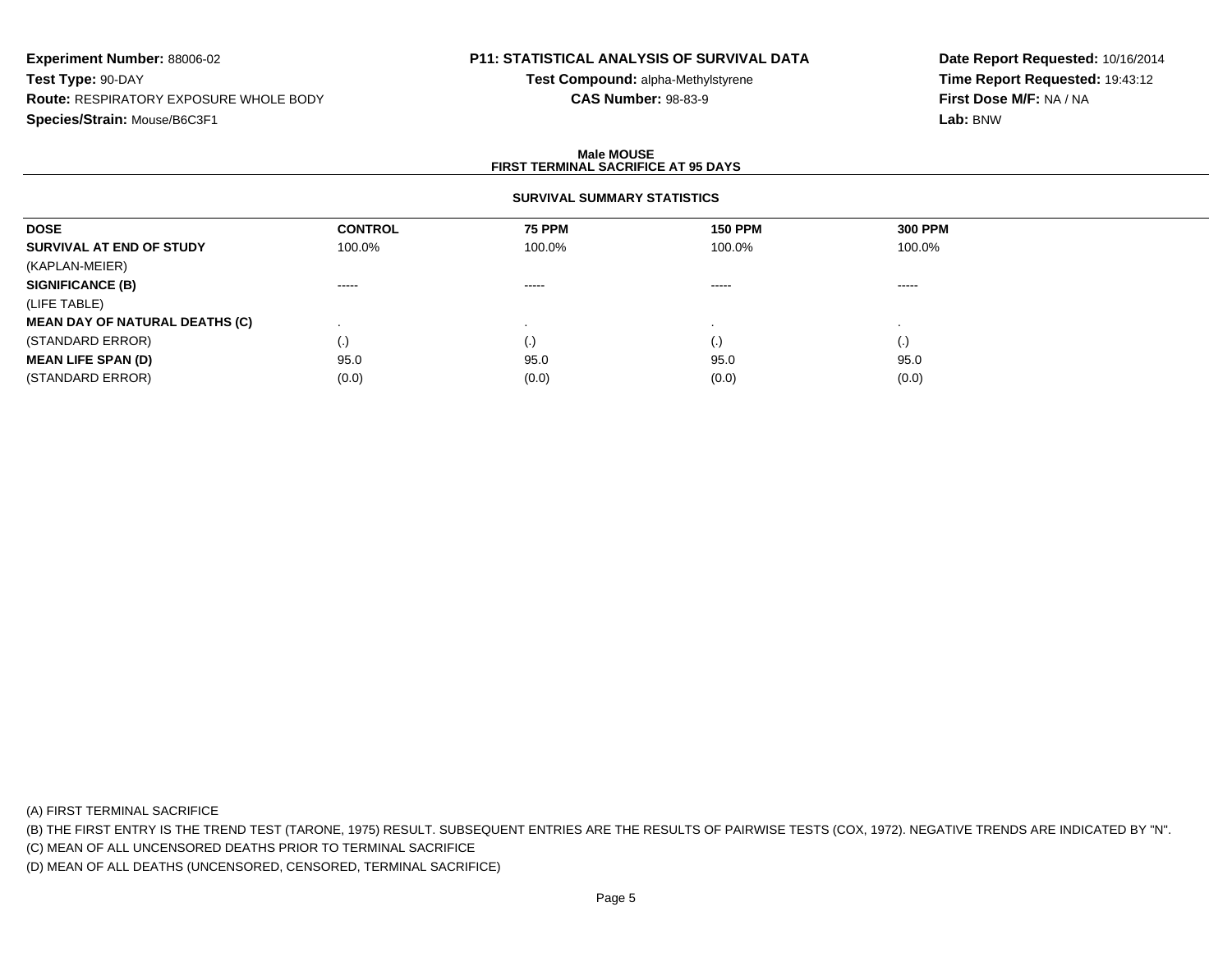# **P11: STATISTICAL ANALYSIS OF SURVIVAL DATA**

**Test Compound:** alpha-Methylstyrene**CAS Number:** 98-83-9

**Date Report Requested:** 10/16/2014**Time Report Requested:** 19:43:12**First Dose M/F:** NA / NA**Lab:** BNW

#### **Male MOUSEFIRST TERMINAL SACRIFICE AT 95 DAYS**

## **SURVIVAL SUMMARY STATISTICS**

| <b>DOSE</b>                           | 600 PPM            | <b>1000 PPM</b> |
|---------------------------------------|--------------------|-----------------|
| SURVIVAL AT END OF STUDY              | 100.0%             | 100.0%          |
| (KAPLAN-MEIER)                        |                    |                 |
| <b>SIGNIFICANCE (B)</b>               | $\cdots$           | $- - - - -$     |
| (LIFE TABLE)                          |                    |                 |
| <b>MEAN DAY OF NATURAL DEATHS (C)</b> |                    |                 |
| (STANDARD ERROR)                      | $\left( . \right)$ | (.)             |
| <b>MEAN LIFE SPAN (D)</b>             | 95.0               | 95.0            |
| (STANDARD ERROR)                      | (0.0)              | (0.0)           |

(A) FIRST TERMINAL SACRIFICE

(B) THE FIRST ENTRY IS THE TREND TEST (TARONE, 1975) RESULT. SUBSEQUENT ENTRIES ARE THE RESULTS OF PAIRWISE TESTS (COX, 1972). NEGATIVE TRENDS ARE INDICATED BY "N".

(C) MEAN OF ALL UNCENSORED DEATHS PRIOR TO TERMINAL SACRIFICE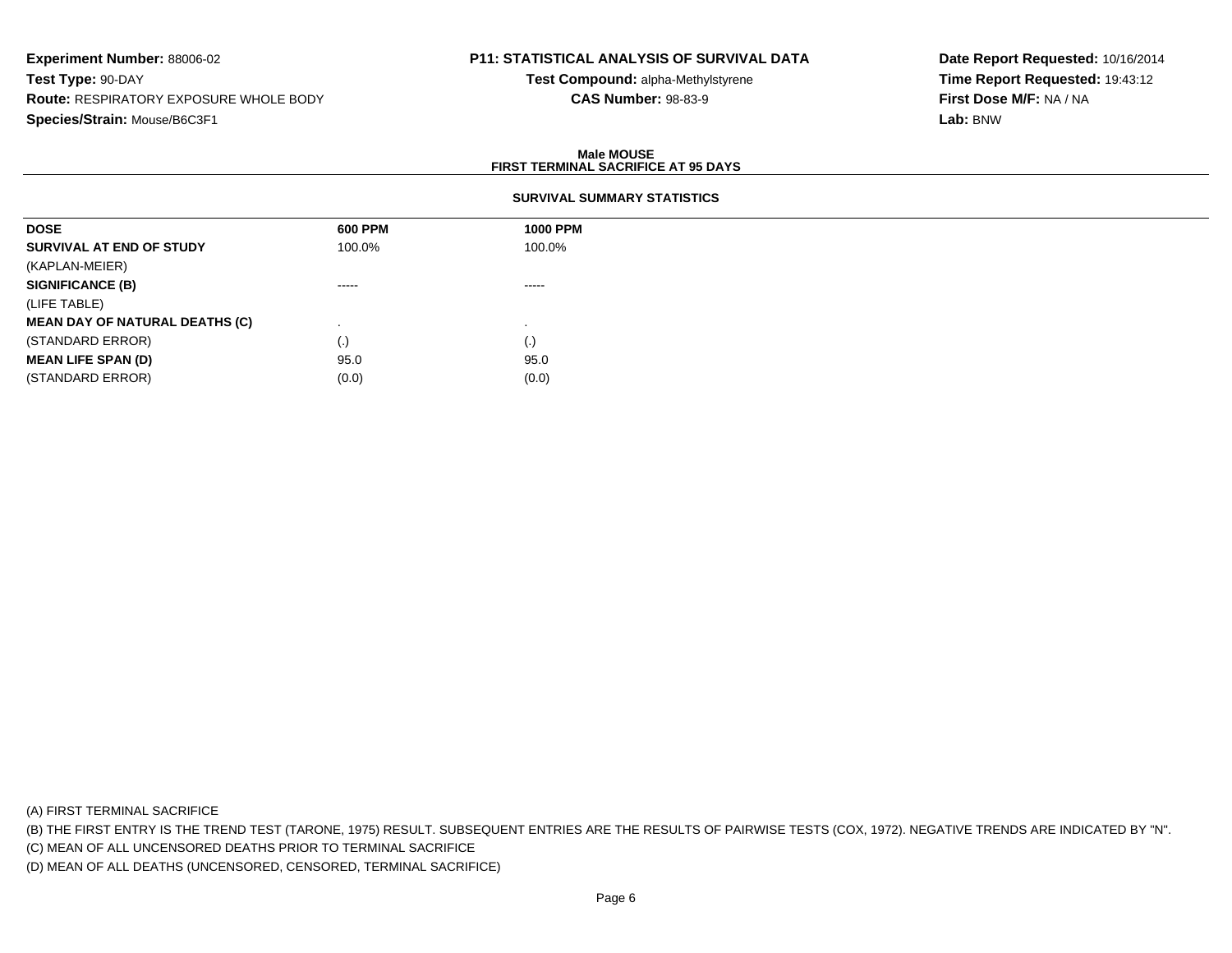# **P11: STATISTICAL ANALYSIS OF SURVIVAL DATA**

**Test Compound:** alpha-Methylstyrene**CAS Number:** 98-83-9

**Date Report Requested:** 10/16/2014**Time Report Requested:** 19:43:12**First Dose M/F:** NA / NA**Lab:** BNW

# **Female MOUSE FIRST TERMINAL SACRIFICE AT 96 DAYS**

|                              |                     | INDIVIDUAL SURVIVAL TIMES (DAYS) |                    |  |
|------------------------------|---------------------|----------------------------------|--------------------|--|
| $DOSE = CONTROL$             |                     |                                  |                    |  |
| <b>TOTAL 10</b>              | UNCENSORED DEATHS 0 | CENSORED DEATHS 0                | <b>TERMINAL 10</b> |  |
| UNCENSORED DEATH DAYS        |                     |                                  |                    |  |
| none                         |                     |                                  |                    |  |
| <b>CENSORED DEATH DAYS</b>   |                     |                                  |                    |  |
| none                         |                     |                                  |                    |  |
| $DOSE = 75$ PPM              |                     |                                  |                    |  |
| <b>TOTAL 10</b>              | UNCENSORED DEATHS 0 | CENSORED DEATHS 0                | <b>TERMINAL 10</b> |  |
| <b>UNCENSORED DEATH DAYS</b> |                     |                                  |                    |  |
| none                         |                     |                                  |                    |  |
| <b>CENSORED DEATH DAYS</b>   |                     |                                  |                    |  |
| none                         |                     |                                  |                    |  |
| $DOSE = 150$ PPM             |                     |                                  |                    |  |
| TOTAL 10                     | UNCENSORED DEATHS 0 | CENSORED DEATHS 0                | <b>TERMINAL 10</b> |  |
| <b>UNCENSORED DEATH DAYS</b> |                     |                                  |                    |  |
| none                         |                     |                                  |                    |  |
| <b>CENSORED DEATH DAYS</b>   |                     |                                  |                    |  |
| none                         |                     |                                  |                    |  |
| $DOSE = 300$ PPM             |                     |                                  |                    |  |
| TOTAL 10                     | UNCENSORED DEATHS 0 | CENSORED DEATHS 0                | <b>TERMINAL 10</b> |  |
| <b>UNCENSORED DEATH DAYS</b> |                     |                                  |                    |  |
| none                         |                     |                                  |                    |  |
| <b>CENSORED DEATH DAYS</b>   |                     |                                  |                    |  |
| none                         |                     |                                  |                    |  |

(A) FIRST TERMINAL SACRIFICE

(B) THE FIRST ENTRY IS THE TREND TEST (TARONE, 1975) RESULT. SUBSEQUENT ENTRIES ARE THE RESULTS OF PAIRWISE TESTS (COX, 1972). NEGATIVE TRENDS ARE INDICATED BY "N".

(C) MEAN OF ALL UNCENSORED DEATHS PRIOR TO TERMINAL SACRIFICE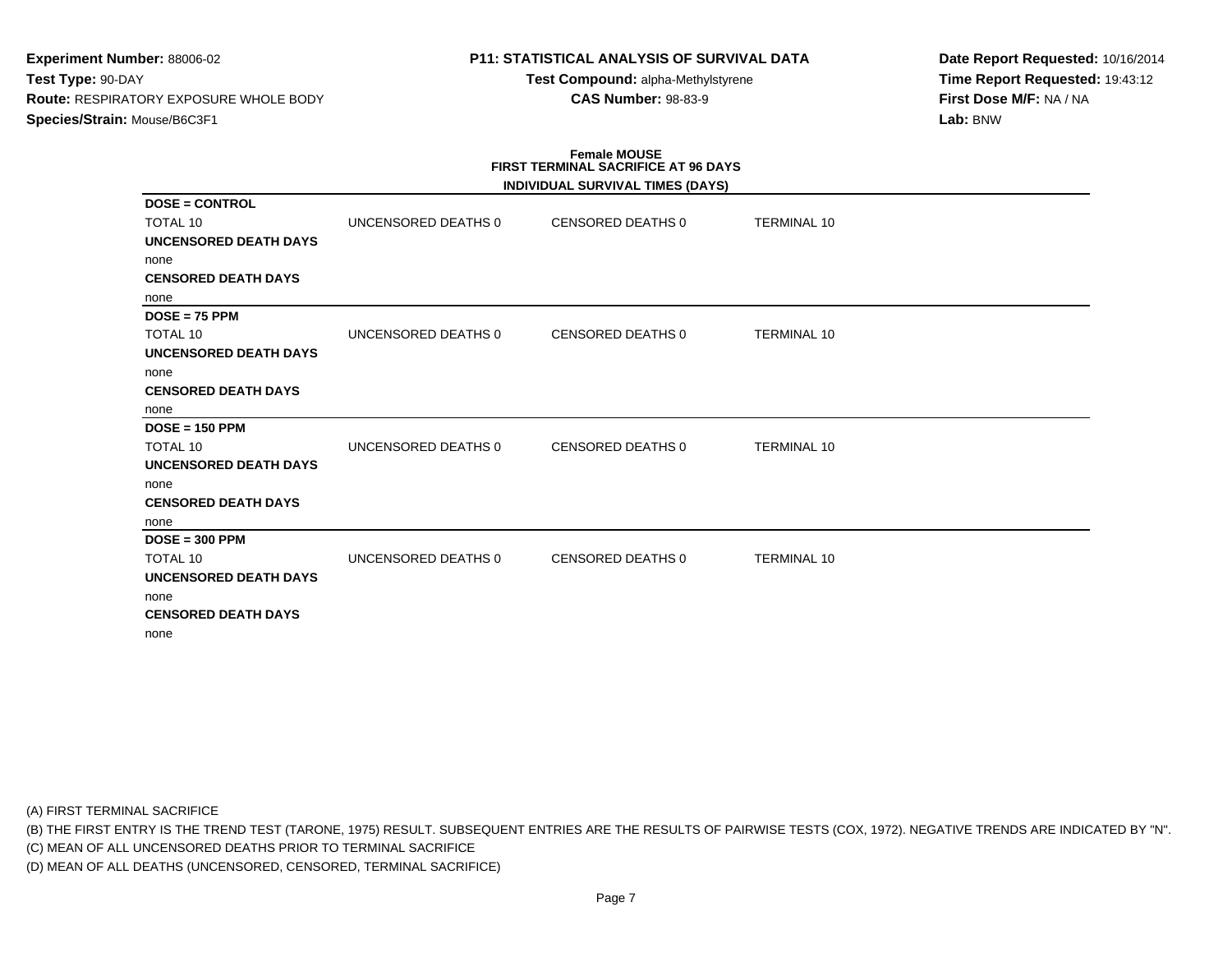# **P11: STATISTICAL ANALYSIS OF SURVIVAL DATA**

**Test Compound:** alpha-Methylstyrene**CAS Number:** 98-83-9

**Date Report Requested:** 10/16/2014**Time Report Requested:** 19:43:12**First Dose M/F:** NA / NA**Lab:** BNW

### **Female MOUSE FIRST TERMINAL SACRIFICE AT 96 DAYSINDIVIDUAL SURVIVAL TIMES (DAYS)**

| $DOSE = 600$ PPM           |                     |                   |                    |
|----------------------------|---------------------|-------------------|--------------------|
| <b>TOTAL 10</b>            | UNCENSORED DEATHS 0 | CENSORED DEATHS 0 | <b>TERMINAL 10</b> |
| UNCENSORED DEATH DAYS      |                     |                   |                    |
| none                       |                     |                   |                    |
| <b>CENSORED DEATH DAYS</b> |                     |                   |                    |
| none                       |                     |                   |                    |
| $DOSE = 1000$ PPM          |                     |                   |                    |
| TOTAL 10                   | UNCENSORED DEATHS 2 | CENSORED DEATHS 0 | <b>TERMINAL 8</b>  |
| UNCENSORED DEATH DAYS      |                     |                   |                    |
| 3<br>3                     |                     |                   |                    |
| <b>CENSORED DEATH DAYS</b> |                     |                   |                    |
| none                       |                     |                   |                    |

(A) FIRST TERMINAL SACRIFICE

(B) THE FIRST ENTRY IS THE TREND TEST (TARONE, 1975) RESULT. SUBSEQUENT ENTRIES ARE THE RESULTS OF PAIRWISE TESTS (COX, 1972). NEGATIVE TRENDS ARE INDICATED BY "N".

(C) MEAN OF ALL UNCENSORED DEATHS PRIOR TO TERMINAL SACRIFICE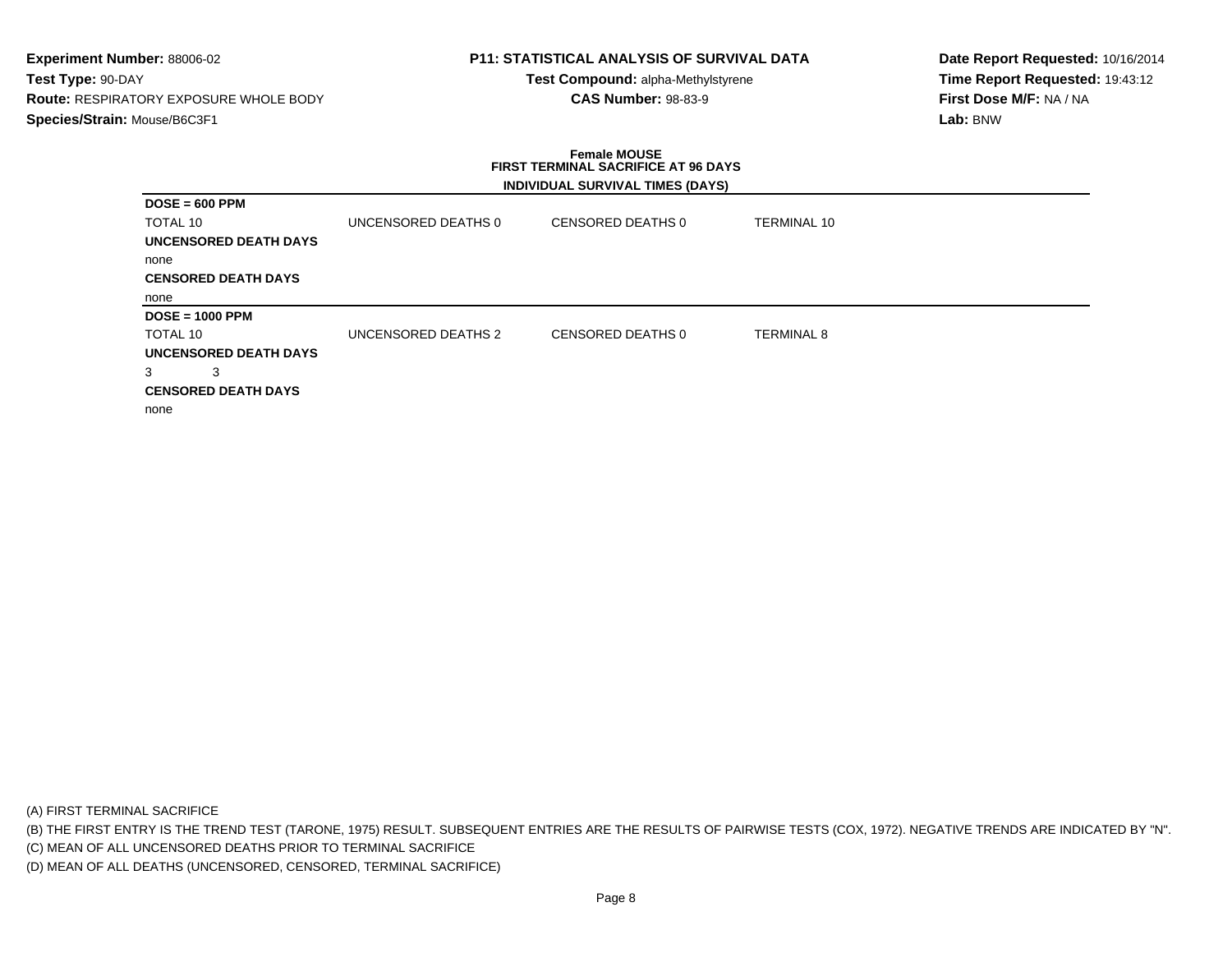## **P11: STATISTICAL ANALYSIS OF SURVIVAL DATA**

**Test Compound:** alpha-Methylstyrene**CAS Number:** 98-83-9

**Date Report Requested:** 10/16/2014**Time Report Requested:** 19:43:12**First Dose M/F:** NA / NA**Lab:** BNW

## **Female MOUSEFIRST TERMINAL SACRIFICE AT 96 DAYS**

## **KAPLAN-MEIER SURVIVAL PROBABILITY ESTIMATES (%)**

| <b>DOSE</b>     |       |       |       |       |       | TIME (DAYS) |       |       |       |       |
|-----------------|-------|-------|-------|-------|-------|-------------|-------|-------|-------|-------|
|                 | 10    | 20    | 30    | 40    | 50    | 60          | 70    | 80    | 90    | 96(A) |
| <b>CONTROL</b>  | 100.0 | 100.0 | 100.0 | 100.0 | 100.0 | 100.0       | 100.0 | 100.0 | 100.0 | 100.0 |
| <b>75 PPM</b>   | 100.0 | 100.0 | 100.0 | 100.0 | 100.0 | 100.0       | 100.0 | 100.0 | 100.0 | 100.0 |
| <b>150 PPM</b>  | 100.0 | 100.0 | 100.0 | 100.0 | 100.0 | 100.0       | 100.0 | 100.0 | 100.0 | 100.0 |
| <b>300 PPM</b>  | 100.0 | 100.0 | 100.0 | 100.0 | 100.0 | 100.0       | 100.0 | 100.0 | 100.0 | 100.0 |
| 600 PPM         | 100.0 | 100.0 | 100.0 | 100.0 | 100.0 | 100.0       | 100.0 | 100.0 | 100.0 | 100.0 |
| <b>1000 PPM</b> | 80.0  | 80.0  | 80.0  | 80.0  | 80.0  | 80.0        | 80.0  | 80.0  | 80.0  | 80.0  |
|                 |       |       |       |       |       |             |       |       |       |       |

(A) FIRST TERMINAL SACRIFICE

(B) THE FIRST ENTRY IS THE TREND TEST (TARONE, 1975) RESULT. SUBSEQUENT ENTRIES ARE THE RESULTS OF PAIRWISE TESTS (COX, 1972). NEGATIVE TRENDS ARE INDICATED BY "N".

(C) MEAN OF ALL UNCENSORED DEATHS PRIOR TO TERMINAL SACRIFICE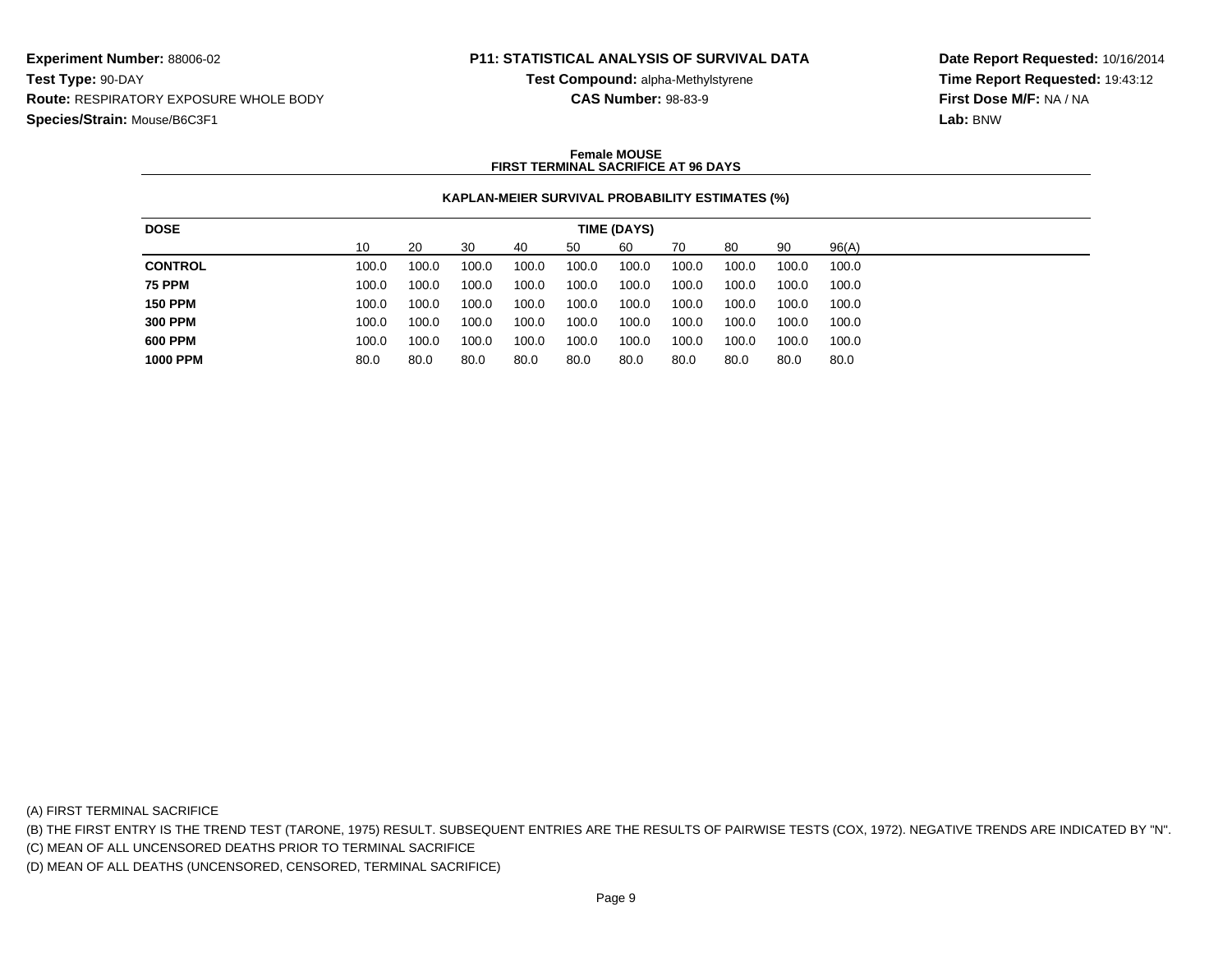# **P11: STATISTICAL ANALYSIS OF SURVIVAL DATA**

**Test Compound:** alpha-Methylstyrene**CAS Number:** 98-83-9

**Date Report Requested:** 10/16/2014**Time Report Requested:** 19:43:12**First Dose M/F:** NA / NA**Lab:** BNW

### **Female MOUSEFIRST TERMINAL SACRIFICE AT 96 DAYS**

## **SURVIVAL SUMMARY STATISTICS**

| <b>DOSE</b>                           | <b>CONTROL</b> | <b>75 PPM</b> | <b>150 PPM</b> | <b>300 PPM</b> |  |
|---------------------------------------|----------------|---------------|----------------|----------------|--|
| SURVIVAL AT END OF STUDY              | 100.0%         | 100.0%        | 100.0%         | 100.0%         |  |
| (KAPLAN-MEIER)                        |                |               |                |                |  |
| <b>SIGNIFICANCE (B)</b>               | $P=0.025$      | $\cdots$      | -----          | -----          |  |
| (LIFE TABLE)                          |                |               |                |                |  |
| <b>MEAN DAY OF NATURAL DEATHS (C)</b> |                |               |                |                |  |
| (STANDARD ERROR)                      | $\cdot$        | .)            | (.)            | (.)            |  |
| <b>MEAN LIFE SPAN (D)</b>             | 96.0           | 96.0          | 96.0           | 96.0           |  |
| (STANDARD ERROR)                      | (0.0)          | (0.0)         | (0.0)          | (0.0)          |  |

(A) FIRST TERMINAL SACRIFICE

(B) THE FIRST ENTRY IS THE TREND TEST (TARONE, 1975) RESULT. SUBSEQUENT ENTRIES ARE THE RESULTS OF PAIRWISE TESTS (COX, 1972). NEGATIVE TRENDS ARE INDICATED BY "N".

(C) MEAN OF ALL UNCENSORED DEATHS PRIOR TO TERMINAL SACRIFICE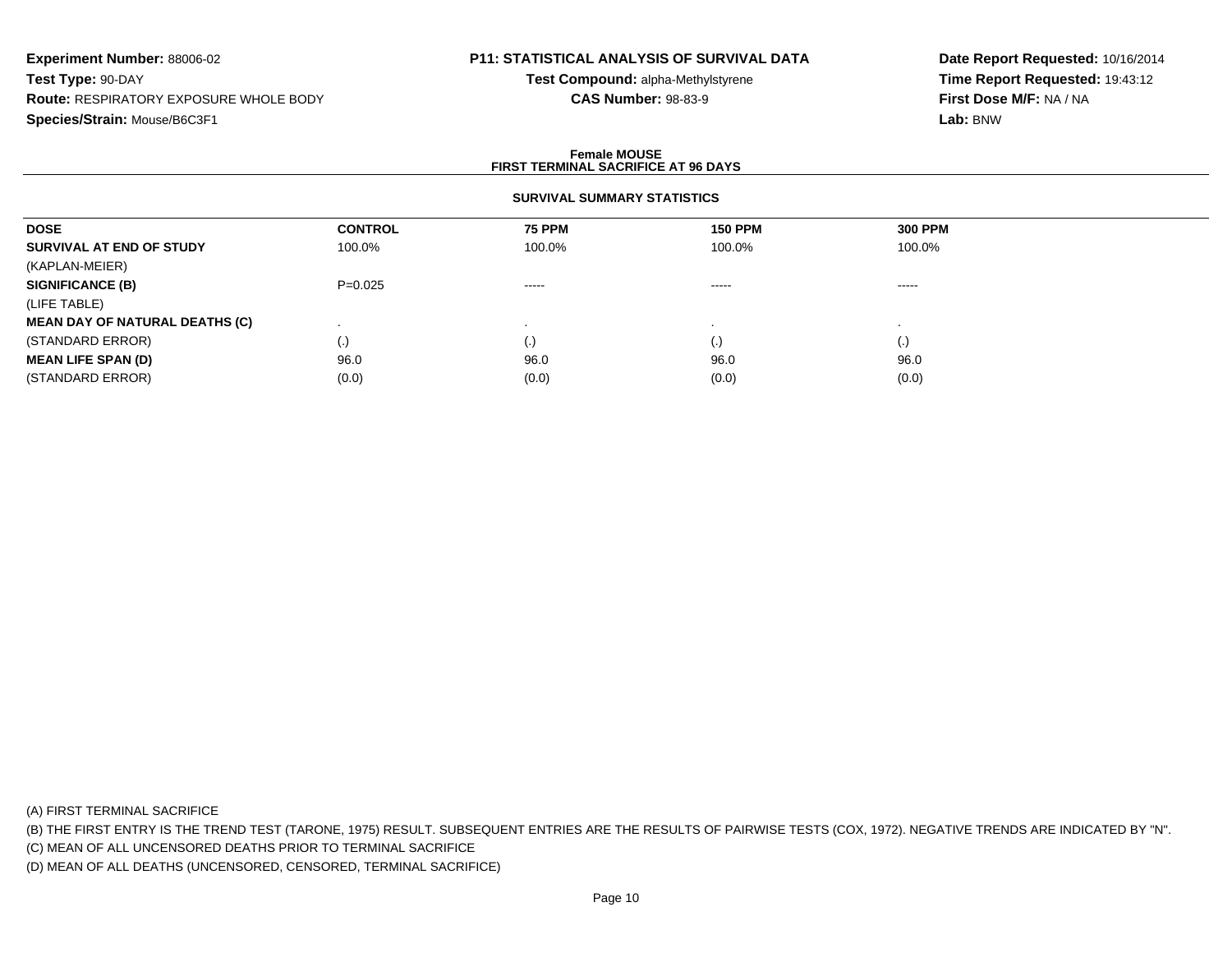# **P11: STATISTICAL ANALYSIS OF SURVIVAL DATA**

**Test Compound:** alpha-Methylstyrene**CAS Number:** 98-83-9

**Date Report Requested:** 10/16/2014**Time Report Requested:** 19:43:12**First Dose M/F:** NA / NA**Lab:** BNW

### **Female MOUSEFIRST TERMINAL SACRIFICE AT 96 DAYS**

## **SURVIVAL SUMMARY STATISTICS**

| <b>DOSE</b>                           | 600 PPM                                                                                                                                                                                                                                                                                                                                                                                                                                                                                | <b>1000 PPM</b> |  |  |
|---------------------------------------|----------------------------------------------------------------------------------------------------------------------------------------------------------------------------------------------------------------------------------------------------------------------------------------------------------------------------------------------------------------------------------------------------------------------------------------------------------------------------------------|-----------------|--|--|
| SURVIVAL AT END OF STUDY              | 100.0%                                                                                                                                                                                                                                                                                                                                                                                                                                                                                 | 80.0%           |  |  |
| (KAPLAN-MEIER)                        |                                                                                                                                                                                                                                                                                                                                                                                                                                                                                        |                 |  |  |
| <b>SIGNIFICANCE (B)</b>               | $\begin{array}{cccccccccccccc} \multicolumn{2}{c}{} & \multicolumn{2}{c}{} & \multicolumn{2}{c}{} & \multicolumn{2}{c}{} & \multicolumn{2}{c}{} & \multicolumn{2}{c}{} & \multicolumn{2}{c}{} & \multicolumn{2}{c}{} & \multicolumn{2}{c}{} & \multicolumn{2}{c}{} & \multicolumn{2}{c}{} & \multicolumn{2}{c}{} & \multicolumn{2}{c}{} & \multicolumn{2}{c}{} & \multicolumn{2}{c}{} & \multicolumn{2}{c}{} & \multicolumn{2}{c}{} & \multicolumn{2}{c}{} & \multicolumn{2}{c}{} & \$ | $P = 0.468$     |  |  |
| (LIFE TABLE)                          |                                                                                                                                                                                                                                                                                                                                                                                                                                                                                        |                 |  |  |
| <b>MEAN DAY OF NATURAL DEATHS (C)</b> |                                                                                                                                                                                                                                                                                                                                                                                                                                                                                        | 3.0             |  |  |
| (STANDARD ERROR)                      | $\left( . \right)$                                                                                                                                                                                                                                                                                                                                                                                                                                                                     | (.)             |  |  |
| <b>MEAN LIFE SPAN (D)</b>             | 96.0                                                                                                                                                                                                                                                                                                                                                                                                                                                                                   | 77.4            |  |  |
| (STANDARD ERROR)                      | (0.0)                                                                                                                                                                                                                                                                                                                                                                                                                                                                                  | (12.4)          |  |  |

(A) FIRST TERMINAL SACRIFICE

(B) THE FIRST ENTRY IS THE TREND TEST (TARONE, 1975) RESULT. SUBSEQUENT ENTRIES ARE THE RESULTS OF PAIRWISE TESTS (COX, 1972). NEGATIVE TRENDS ARE INDICATED BY "N".

(C) MEAN OF ALL UNCENSORED DEATHS PRIOR TO TERMINAL SACRIFICE